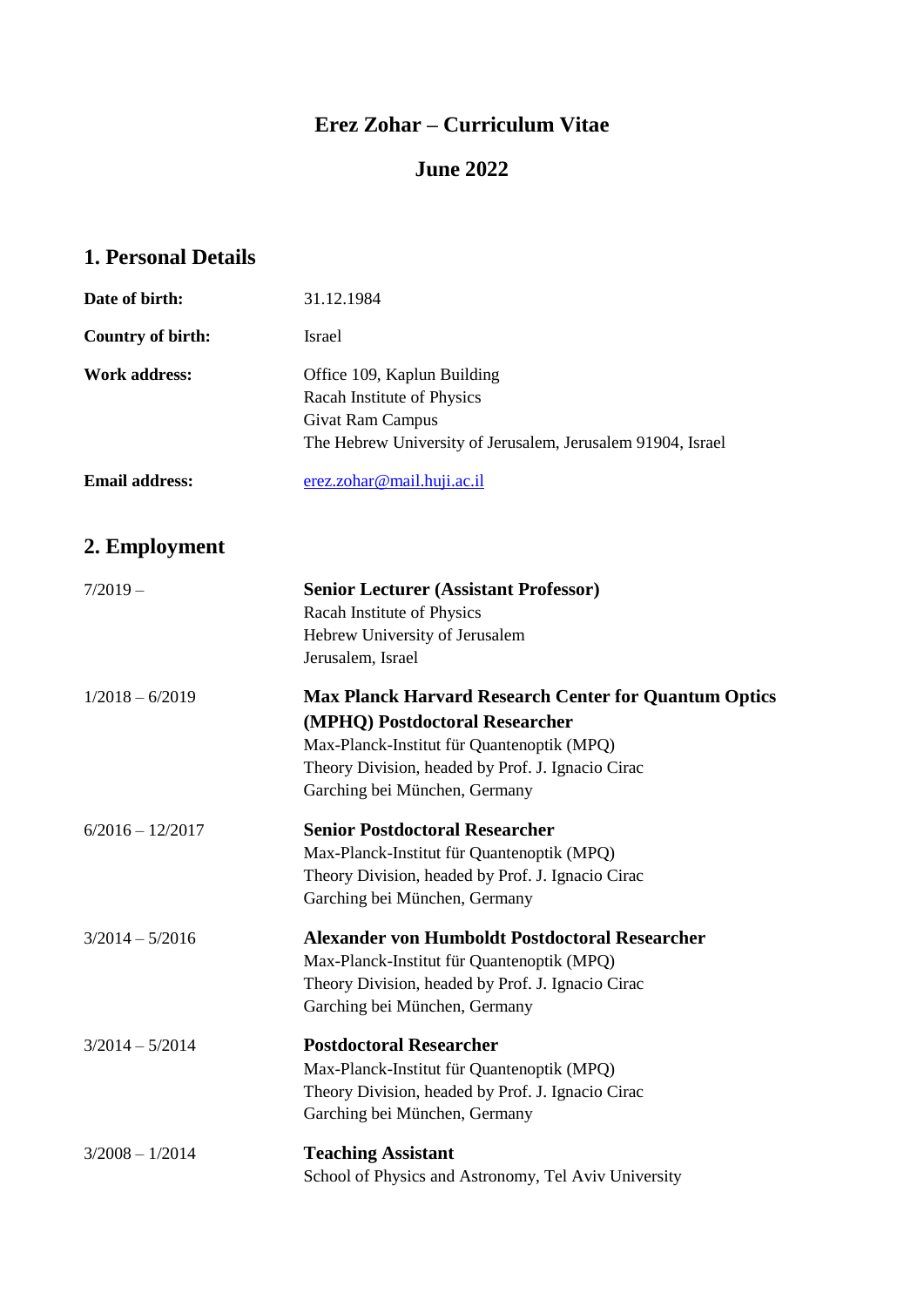## **3. Higher Education**

| $3/2014 - 6/2019$   | <b>Postdoctoral Studies</b>                                                     |
|---------------------|---------------------------------------------------------------------------------|
|                     | Max-Planck-Institut für Quantenoptik, Garching bei München, Germany             |
|                     | Host: Prof. J. Ignacio Cirac                                                    |
|                     | (as an Alexander-von-Humboldt fellow between 6/2014-5/2016, as an MPQ-          |
|                     | Harvard fellow since 1/2018)                                                    |
| $10/2010 - 12/2013$ | <b>Ph.D.</b> (Direct Track), Physics                                            |
|                     | School of Physics and Astronomy, Tel Aviv University                            |
|                     | Supervisor: Prof. Benni Reznik                                                  |
|                     | (as an Adams fellow fellow since 10/2012)                                       |
| $10/2009 - 9/2010$  | <b>M.Sc., Physics</b>                                                           |
|                     | School of Physics and Astronomy, Tel Aviv University                            |
|                     | Supervisor: Prof. Benni Reznik                                                  |
|                     | - Moved to the Ph.D. Direct Track after a year                                  |
| $10/2006 - 7/2009$  | <b>B.Sc., The combined Mathematics-Physics Program</b>                          |
|                     | School of Physics and Astronomy, Tel Aviv University                            |
|                     | During the 3rd year $-$ a research project under the supervision of Prof. Yoram |
|                     | Dagan (honors program)                                                          |

# **4. Grants, Scholarships and Fellowships**

| $5/2022 - 4/2023$  | <b>Google Research Scholar Award – Using Duality Transformations for</b><br><b>Quantum Simulation</b>                                                                                                                                                               |
|--------------------|---------------------------------------------------------------------------------------------------------------------------------------------------------------------------------------------------------------------------------------------------------------------|
| $10/2020 - 9/2024$ | <b>Israel Science Foundation (ISF) Personal Research Grant - Quantum</b><br>Simulators of Gauge Theories – the Next Generation                                                                                                                                      |
| $1/2018 - 6/2019$  | Max Planck Harvard Research Center for Quantum Optics (MPHQ)<br><b>Postdoctoral Fellowship</b><br>Granted by the joint MPHQ research center of two research institutions, for<br>postdoctoral research in the Max Planck institute of Quantum Optics                |
| $6/2014 - 5/2016$  | <b>Alexander von Humboldt Fellowship for Postdoctoral Researchers</b><br>Granted by the Alexander von Humboldt society, for postdoctoral research in the Max<br>Planck institute of Quantum Optics                                                                  |
| 10/2012-3/2014     | <b>Adams Fellowship</b><br>Granted by the Israel Academy of Sciences and Humanities, from 10/2012 until the<br>end of the PhD studies (given every year to new 10-12 excellent PhD students,<br>nominated by the universities, until the completion of their PhDs). |
| 10/2011-9/2012     | <b>Dean's Excellence Scholarship</b><br>Faculty of Exact Sciences, Tel-Aviv University                                                                                                                                                                              |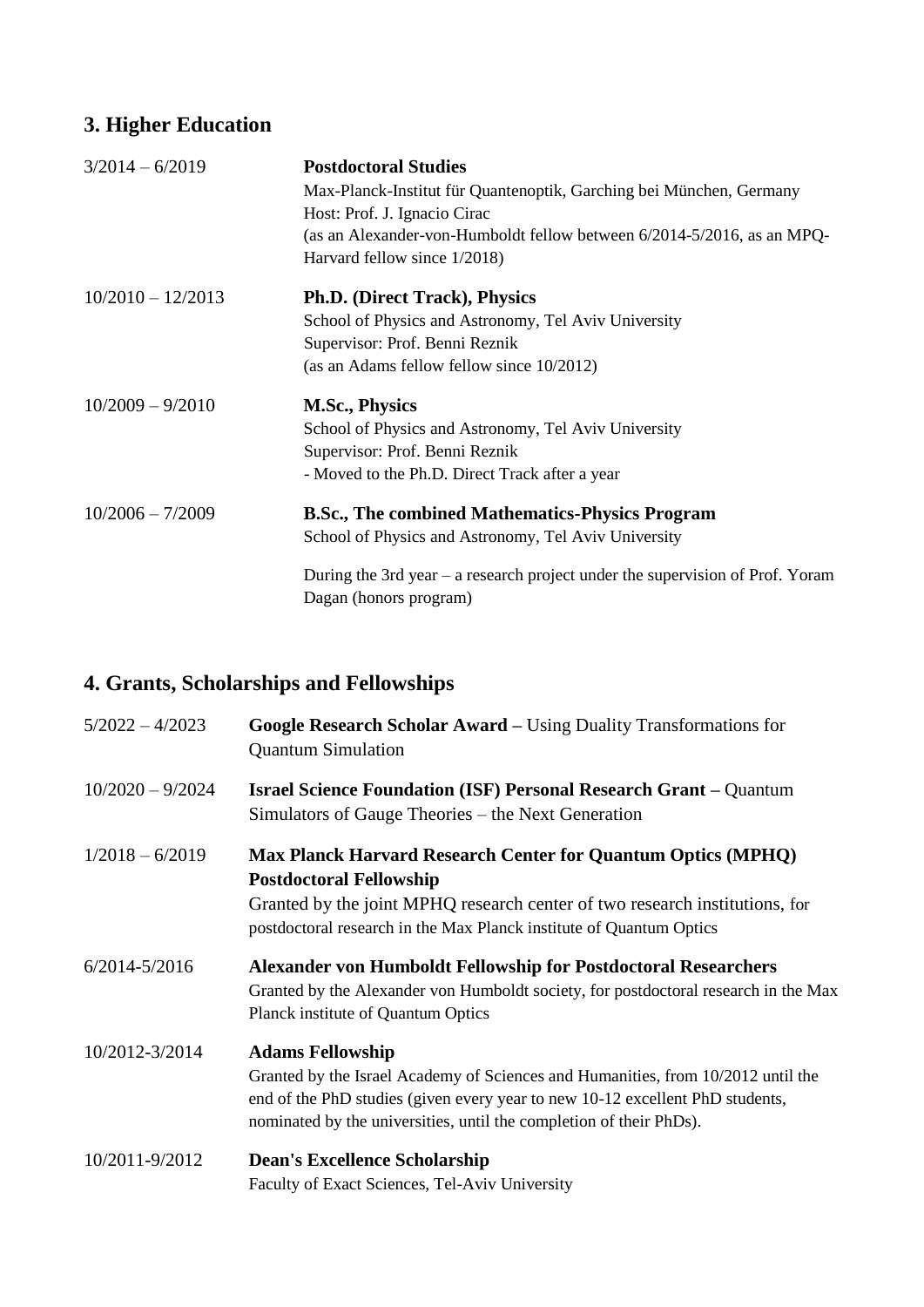## **5. Prizes and Awards**

| 2020 | Highly commended young quantum scientist<br>2020 Nomination round of the International Quantum Technology Young Scientist<br>Award, IOP |
|------|-----------------------------------------------------------------------------------------------------------------------------------------|
| 2015 | The Rector's List of Best Teaching Assistants, Tel Aviv University<br>For the academic year 2013-2014                                   |
| 2014 | The Rector's Award for Excellence in Teaching, Tel Aviv University<br>For the academic year 2012-2013                                   |
| 2014 | The Rector's List of Best Teaching Assistants, Tel Aviv University<br>For the academic year 2012-2013                                   |
| 2013 | <b>Anne and Maurice Cohen Research Excellence Prize</b><br>School of physics and Astronomy, Tel Aviv University                         |
| 2013 | The Rector's List of Best Teaching Assistants, Tel Aviv University<br>For the academic year 2011-2012                                   |
| 2012 | Alix De Rothschild Fund for Scholarships in Science and Technology<br>Research prize for 2011-2012                                      |
| 2012 | <b>Anne and Maurice Cohen Teaching Excellence Prize</b><br>School of physics and Astronomy, Tel Aviv University                         |
| 2011 | <b>Shulamit Goldhaber Research Excellence Prize</b><br>School of physics and Astronomy, Tel Aviv University                             |
|      |                                                                                                                                         |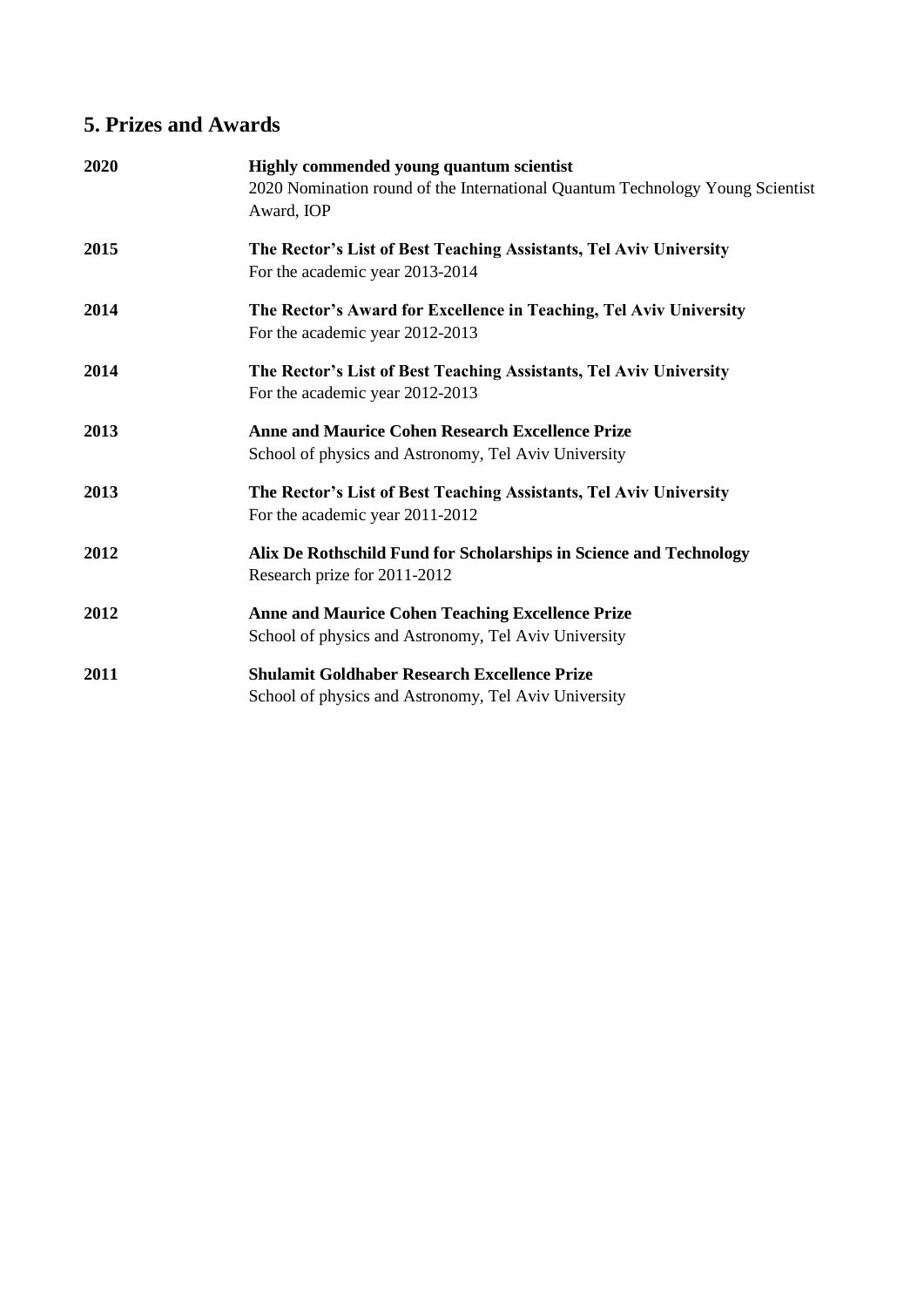### **6. Supervision of Students and Postdocs**

#### Postdocs

- 1. **Dr. Johannes Knaute**, 2/2022 Won the Excellence Fellowship for International Postdoctoral Researchers of the Israel Academy of Sciences and Humanities
- 2. **Dr. Tsafrir Armon**, 12/2020 9/2021

#### PhD Students

- 1. **Shachar Ashkenazi**, 1/2021 –
- 2. **Ariel Kelman**, 10/2021 –
- 3. **Guy Pardo**, 2/2022 Jointly with Prof. Nadav Katz
- 4. **Patrick Emonts**, Visiting PhD student from the Max Planck Institute of Quantum Optics (MPQ), 2020 Co-supervised at MPQ, 2017-2019

#### 5. **Julian Bender**,

Visiting PhD student from the Max Planck Institute of Quantum Optics (MPQ), 2020 Co-supervised at MPQ, 2017-2019

#### Master Students

- 1. **Tomer Greenberg**, 3/2021 –
- 2. **Matan Feuerstein**, 3/2022 –
- 3. **Julian Bender**, 10/2016-10/2017, MPQ, co-supervised at MPQ *Digital Quantum Simulation of Lattice Gauge Theories* Grade: 1.0 (highest)
- 4. **Ilya Kull**, 10/2016-9/2017, MPQ, co-supervised at MPQ *Classification of Matrix Product States with a Local (Gauge) Symmetry* Grade: 1.0 (highest)
- 5. **Daniel González Cuadra**, 10/2015-9/2016, MPQ, co-supervised at MPQ Quantum Simulation of Abelian Lattice Gauge Theories with Ultracold Atoms Grade: 1.0 (highest)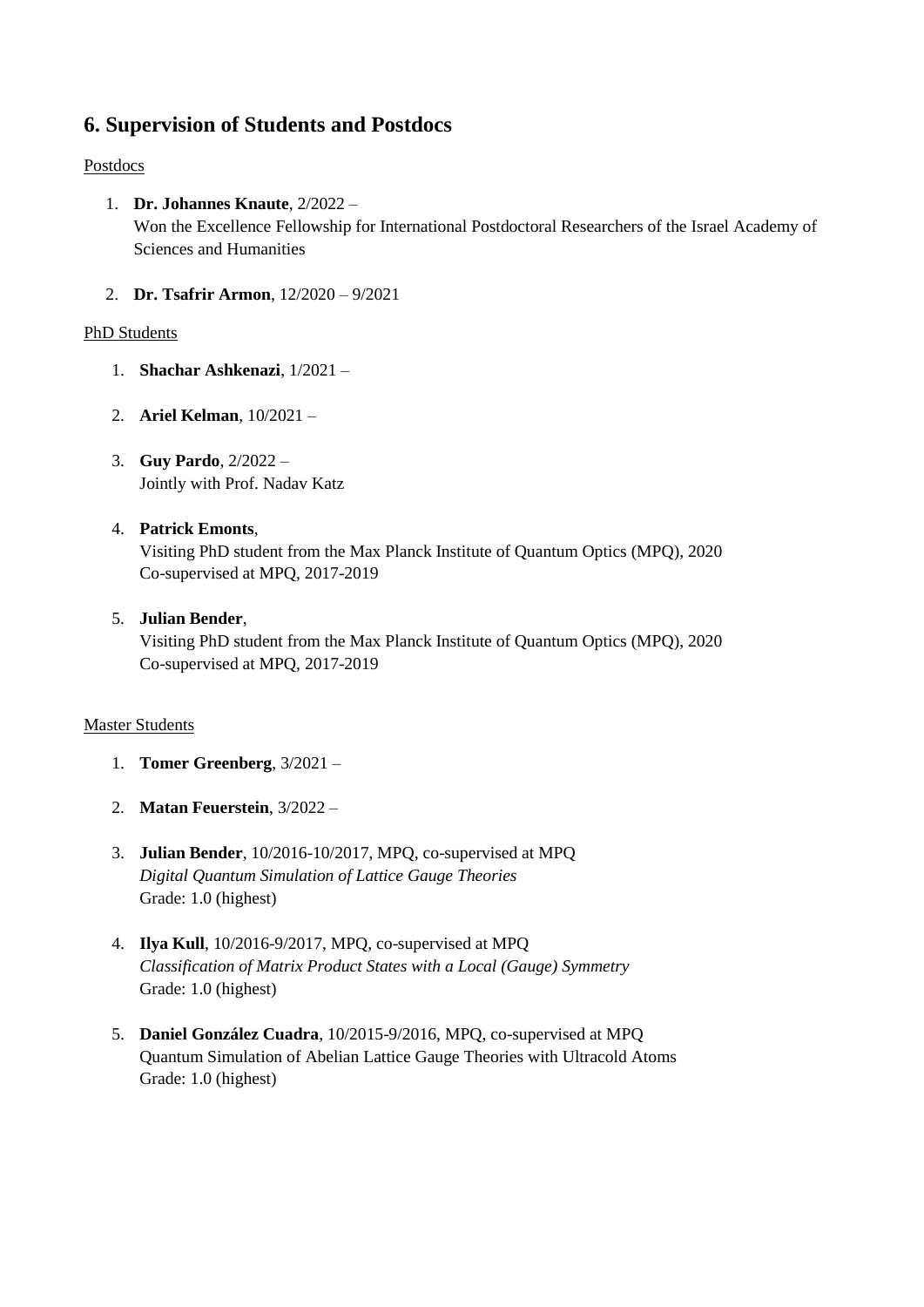### **7. Teaching**

- **Quantum Information Methods for Many Body Physics** (Spring 2020, Spring 2021, Spring 2022) – a course developed by me, on quantum simulation and tensor networks.
- **Ouantum Computation for Physicists** (Fall 2021) a course developed by me, teaching the basics of quantum computing from a physical (rather than computer science) perspective

### **8. Other Academic and Scientific Work**

- o Peer review:
	- o Nature
	- o Physical Review Letters
	- o Physical Review X
	- o Physical Review X Quantum
	- o Physical Review A
	- o Physical Review D
	- o Review of Modern Physics
	- o Philoshopical Transactions of the Royal Society A
	- o Nature Communcations
	- o SciPost
	- o New Journal of Physics
	- o Journal of High Energy Physics
	- o Annals of Physics
	- o Physics Letters B
	- o Quantum
- Conference and Workshop Organization:
	- o **MPQ Theory Group Workshop**, Lenggries, Germany, June
	- o **Quantum Simulation of Strong Interactions (QuaSI) Workshop 1: Theoretical Strategies for Gauge Theories**, InQubator for Quantum Simulation, University of Washington, Seattle, USA, April 2021 (online)
	- o **Quantum Simulation of Strong Interactions (QuaSI) Workshop 2: Implementation Strategies for Gauge Theories**, InQubator for Quantum Simulation, University of Washington, Seattle, USA, May 2021 (online)
	- o **Annual Retreat of the Hebrew University Quantum Information Center**, Ein Gedi, Israel, July 2021
	- o **Discrete lattice gauge theories- emergence and quantum simulations**, MCQST workshop, MPQ, Garching, Germany, May 2022 (planned)
- o Scientific Journal Editing:
	- o Guest Editor of the special issue **Quantum Technologies in Particle Physics**" of the journal **Philosophical Transactions of the Royal Society A**, published in February 2022.
- o Seminar Organization:
	- o **Hebrew University Quantum Center (HUQ) Seminar,** 2022 –
	- o **Many Body Theory Seminar,** MPQ, 2018 2019
	- o **Quantum Seminar,** Tel Aviv University, 2012-2013
- o Advisory board member, International AIQT (Artificial Intelligence and Quantum Technology) foundation, Chur, Switzerland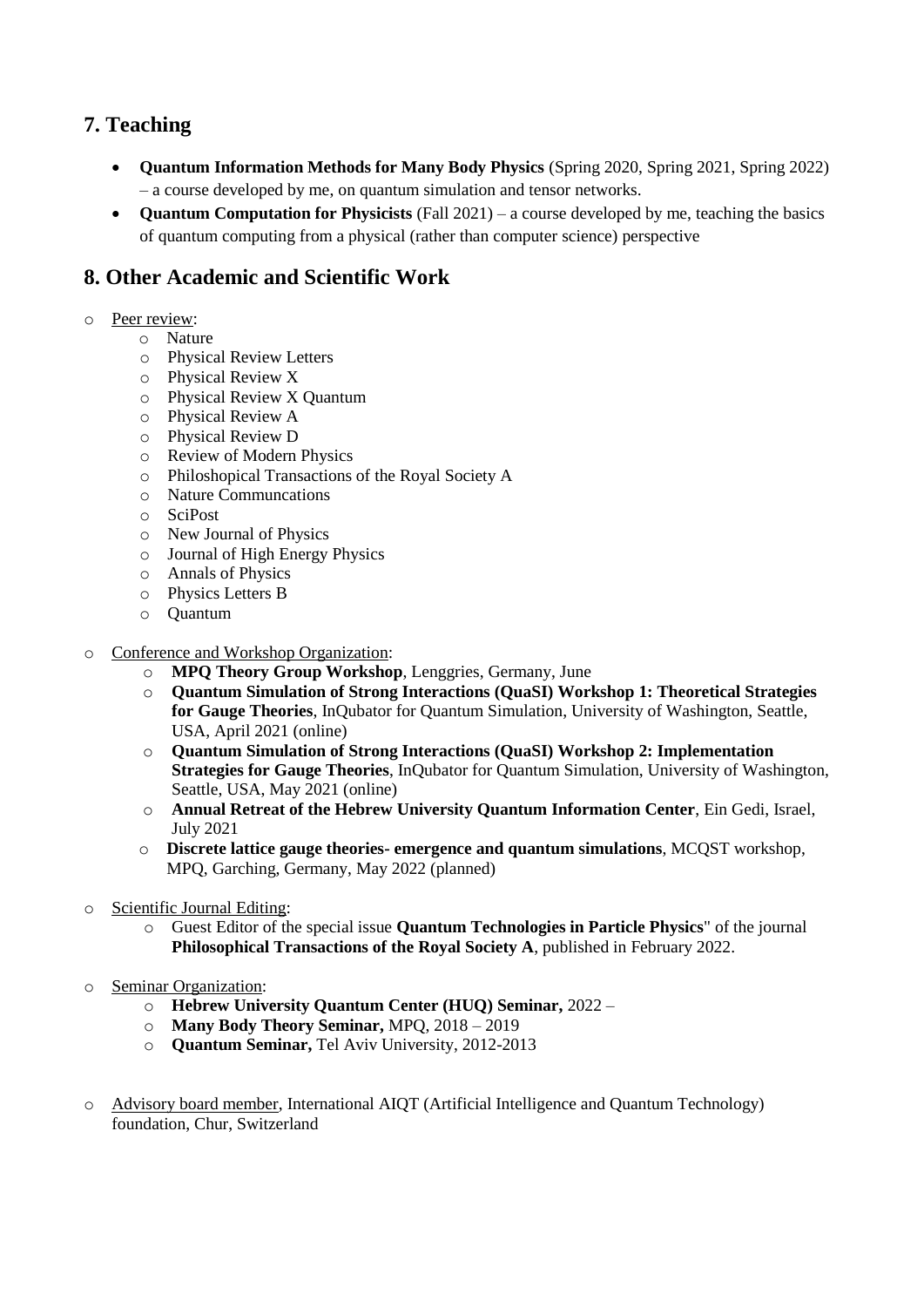## **9. Conferences, Workshops, Seminars, Research Visits**

Invited participation in conferences and workshops

| 1) March 2014            | <b>COST</b> action MP1006 on Fundamental Problems in Quantum Physics<br>Weizmann Institute, Rehovot, Israel                                |
|--------------------------|--------------------------------------------------------------------------------------------------------------------------------------------|
|                          | Invited Talk: Simulation of Dynamic Abelian and Non-Abelian Gauge<br><b>Theories with Ultracold Atoms</b>                                  |
| 2) June 2015             | <b>Cold Atoms meet High Energy Physics</b><br>ECT*, Trento, Italy                                                                          |
|                          | Invited Key Talk: Quantum Simulation of Lattice Gauge Theories using<br><b>Ultracold Atoms</b>                                             |
| <b>3)</b> June-July 2016 | Humboldt Kolleg: From the Vacuum to the Universe<br>Kitzbühel, Austria                                                                     |
|                          | Invited Talk: Projected Entangled Pair States (PEPS) and Local (Gauge)<br><b>Symmetries</b>                                                |
| 4) Aug.-Sept. 2016       | <b>Quantum Gases and Quantum Coherence: BEC2016</b><br>University of Salerno, Italy                                                        |
|                          | <b>Invited Talk: Quantum Simulation of Lattice Gauge Theories with</b><br><b>Ultracold Atoms in Optical Lattices</b>                       |
| 5) December 2016         | 632 Heraeus-Seminar - Gauge Field Dynamics with Ultracold Gas Systems<br>Physikzentrum Bad Honnef, Germany                                 |
|                          | <b>Invited Talk: Quantum Simulation of Lattice Gauge Theories with</b><br><b>Ultracold Atoms in Optical Lattices</b>                       |
| 6) May-June 2017         | From Static to Dynamical Gauge Fields with Ultracold Atoms<br>Galileo Galilei Institute, Florence, Italy                                   |
|                          | Invited Talk: Quantum Simulation of Lattice Gauge Theories with<br><b>Ultracold Atoms in Optical Lattices</b>                              |
| 7) October 2017          | <b>Quantum Cup, Joint MPQ-Freiburg workshop</b><br>MPQ, Garching, Germany                                                                  |
|                          | <b>Invited Talk: Digital Lattice Gauge Theories</b>                                                                                        |
| 8) January 2018          | <b>Inauguration Ceremony of the Max Planck Harvard Research Center for</b><br><b>Quantum Optics</b><br>Garching and Munich, Germany        |
|                          | Invited Talk: Gauge Symmetries with Cold Atoms and PEPS: Quantum<br><b>Simulation and Tensor Network Studies of Lattice Gauge Theories</b> |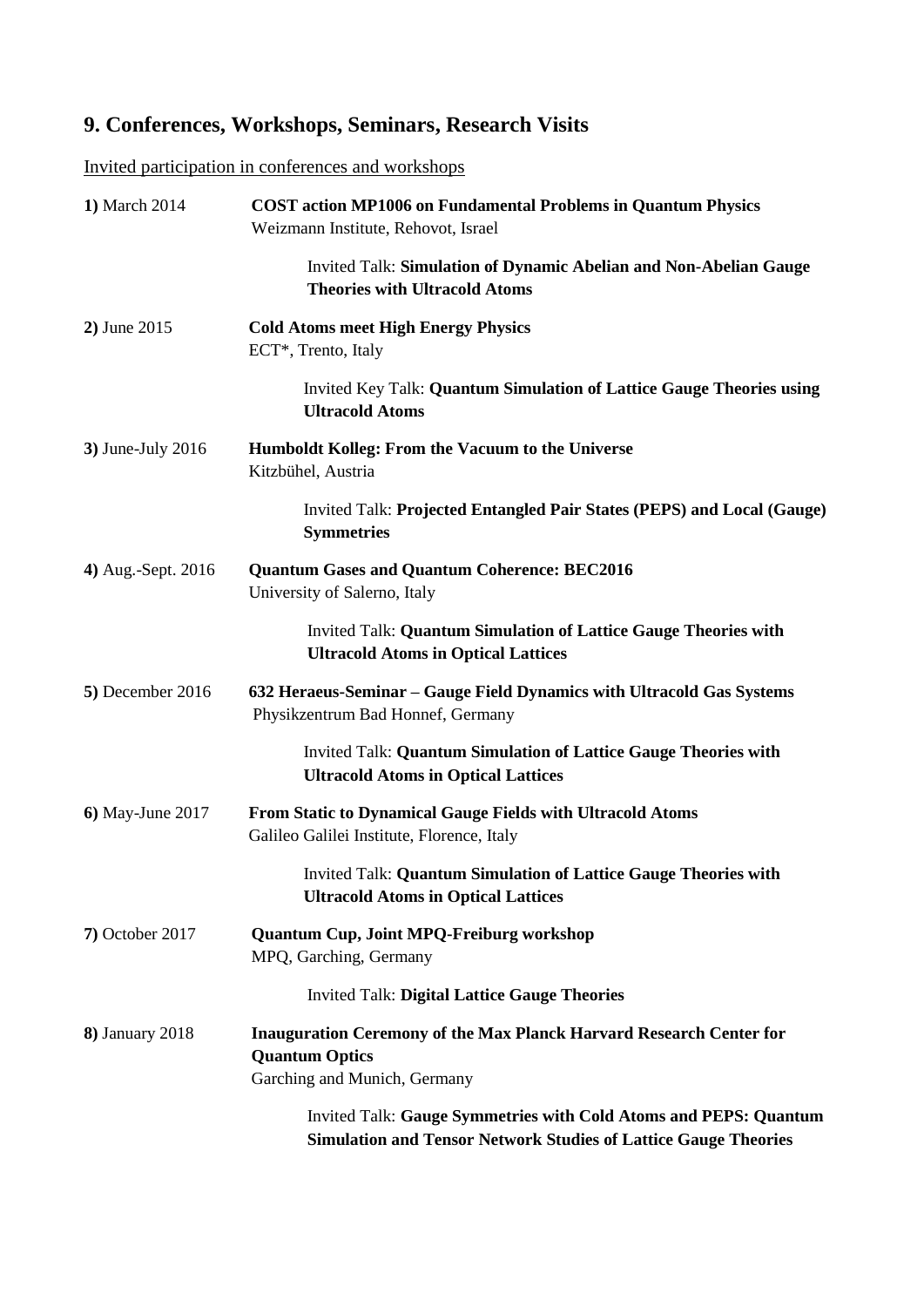| 9) March 2018           | NPQI 2018 – Intersections between Nuclear Physics and Quantum Information<br>Argonne National Lab, Argonne, Illinois, USA, March 2018 |
|-------------------------|---------------------------------------------------------------------------------------------------------------------------------------|
|                         | Invited Talk: Quantum Simulation of Lattice Gauge Theories with<br><b>Ultracold Atoms</b>                                             |
|                         | Participation in a Discussion Panel                                                                                                   |
| 10) June 2018           | <b>Entanglement in Quantum Systems - Tensor Networks Focus Week</b><br>Galileo Galilei Institute, Florence, Italy                     |
|                         | Invited Lectures (2 session adding up to 3 hours): <b>PEPS and local (gauge)</b><br>symmetries                                        |
| 11) September 2018      | <b>Quantum Entanglement at Collider Energies</b><br>Center for Frontiers in Nuclear Science, Stony Brook University, NY, USA          |
|                         | Invited Talk: PEPS with Gauge Symmetries: Tensor Network Studies of<br><b>Lattice Gauge Theories</b>                                  |
| 12) September 2018      | <b>Next steps in Quantum Science for HEP Theory</b><br>Fermilab, IL, USA                                                              |
|                         | <b>Invited Talk: Tensor Network and Cold Atoms Methods for Lattice Gauge</b><br><b>Theories</b>                                       |
| 13) March 2019          | <b>Tensor Networks from Simulation to Holography II</b><br>DESY, Zeuthen, Germany                                                     |
|                         | Invited Talk: PEPS with a local (gauge) symmetry – studying lattice gauge<br>theories with tensor networks in $d > 1+1$               |
| 14) June 2019           | High-energy physics at ultra-cold temperatures<br>ECT*, Trento, Italy                                                                 |
|                         | Invited Key Talk: Quantum Simulation of Gauge Theories with Cold<br><b>Atoms</b>                                                      |
| <b>15)</b> June 2019    | Humboldt Kolleg: Discoveries and Open Puzzles in Particle Physics and<br><b>Gravitation</b><br>Kitzbühel, Austria                     |
|                         | <b>Invited Talk: Quantum Simulation and Tensor Networks Methods for</b><br><b>Gauge Theories with Cold Atoms</b>                      |
| <b>16)</b> October 2019 | Collaboration Kick-Off Meeting of the HUJI QI Center & IQOQI Vienna<br>IQOQI, Vienna, Austria                                         |
|                         | <b>Invited Talk: Studying Quantum Field Theories with Quantum</b><br><b>Information and Simulation</b>                                |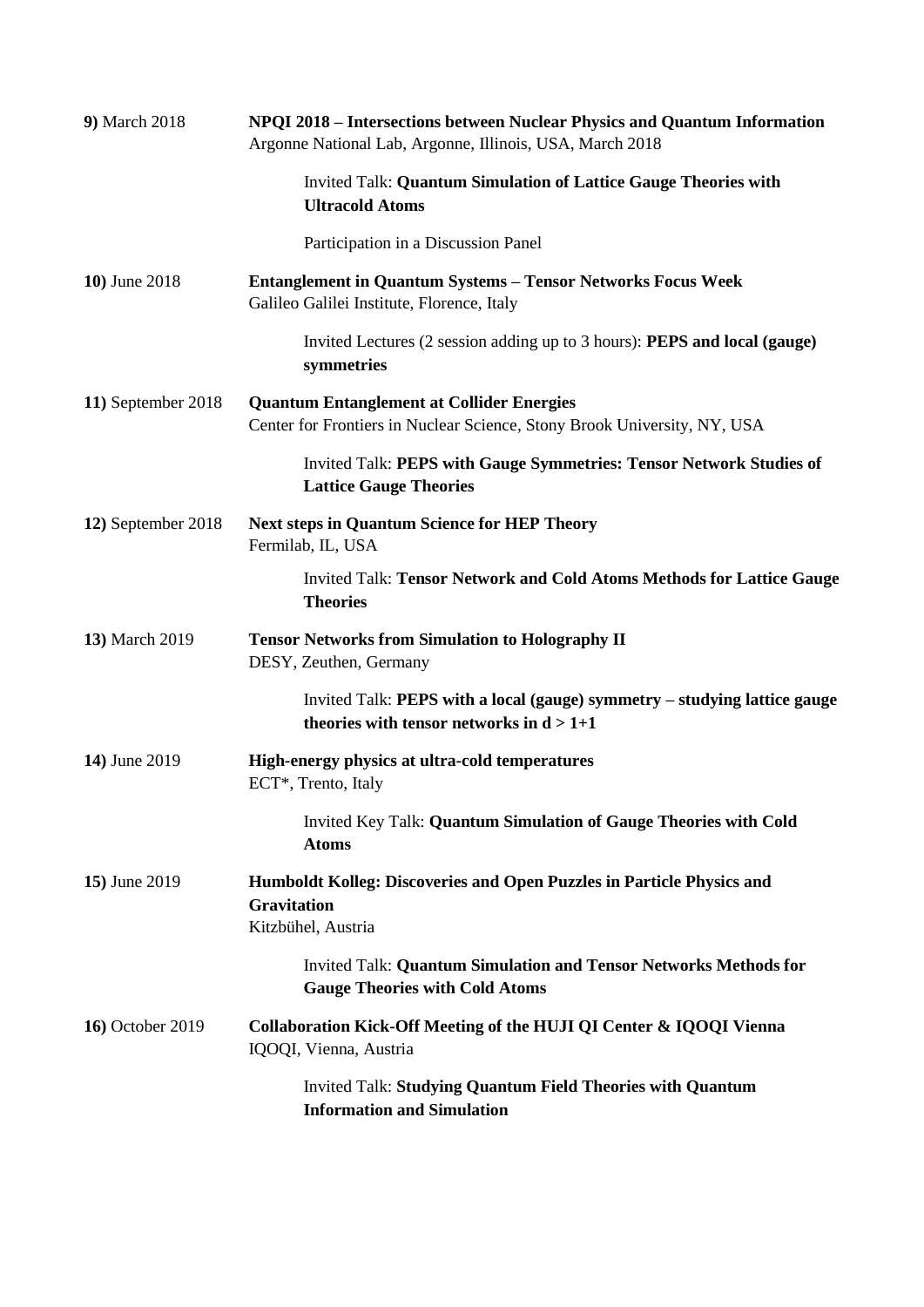| 17) March 2020           | <b>Fritz Haber Symposium</b><br>Hebrew University, Jerusalem, Israel                                                                                                                          |
|--------------------------|-----------------------------------------------------------------------------------------------------------------------------------------------------------------------------------------------|
|                          | <b>Invited Talk: Studying Quantum Field Theories with Quantum</b><br><b>Information and Simulation</b>                                                                                        |
| <b>18)</b> February 2020 | <b>Entanglement in Strongly Correlated Systems</b><br>Benasque, Spain                                                                                                                         |
|                          | Invited Talk: Absorbing Fermionic Statistics by Lattice Gauge Fields and<br><b>Eliminating the Fermions</b>                                                                                   |
| <b>19)</b> February 2020 | The Batsheva de Rothschild Seminar on Quantum Simulations using Photons,<br><b>Atoms, and Molecules</b><br>Tse'elim, Israel                                                                   |
|                          | <b>Invited Talk: Quantum Simulation of Gauge Theories with Cold Atoms</b>                                                                                                                     |
| <b>20)</b> October 2020  | <b>INT Online Program: Scientific Quantum Computing and Simulation on</b><br><b>Near-Term Devices</b><br>INT (Institute for Nuclear Theory), University of Washington, Seattle, WA USA        |
|                          | <b>Invited Talk: Quantum Simulation of Lattice Gauge Theories in more</b><br>than 1+1d: Challenges and Methods                                                                                |
| 21) April 2021           | Quantum Simulation of Strong Interactions (QuaSI) Workshop 1: Theoretical<br><b>Strategies for Gauge Theories</b><br>InQubator for Quantum Simulation, University of Washington, Seattle, USA |
|                          | Invited Talk: Absorbing fermionic statistics by lattice gauge fields and<br>eliminating fermions                                                                                              |
| 22) May 2021             | <b>Tensor Networks in Many Body and Quantum Field Theory</b><br>INT (Institute for Nuclear Theory), University of Washington, Seattle, WA USA                                                 |
|                          | Invited Talk: Gauged gaussian fermionic PEPS - studying Hamiltonian<br>LGTs in more than 1+1d using tensor networks and Monte-Carlo                                                           |
| 23) July 2021            | <b>Hebrew University Quantum Center Annual Retreat</b><br>Ein Gedi, Israel                                                                                                                    |
|                          | <b>Invited Talk: Locally and Unitarily Mapping Lattice Fermions to Bosons</b><br>in the Presence of a Gauge Field                                                                             |
| 24) July 2021            | <b>Tensor Networks: Quantum Physics, Geometry and Applications</b><br>Levico Terme (Trento – organized by the BEC center), Italy                                                              |
|                          | Invited Talk: Gauged gaussian fermionic PEPS - studying Hamiltonian<br>LGTs in more than 1+1d using tensor networks and Monte-Carlo                                                           |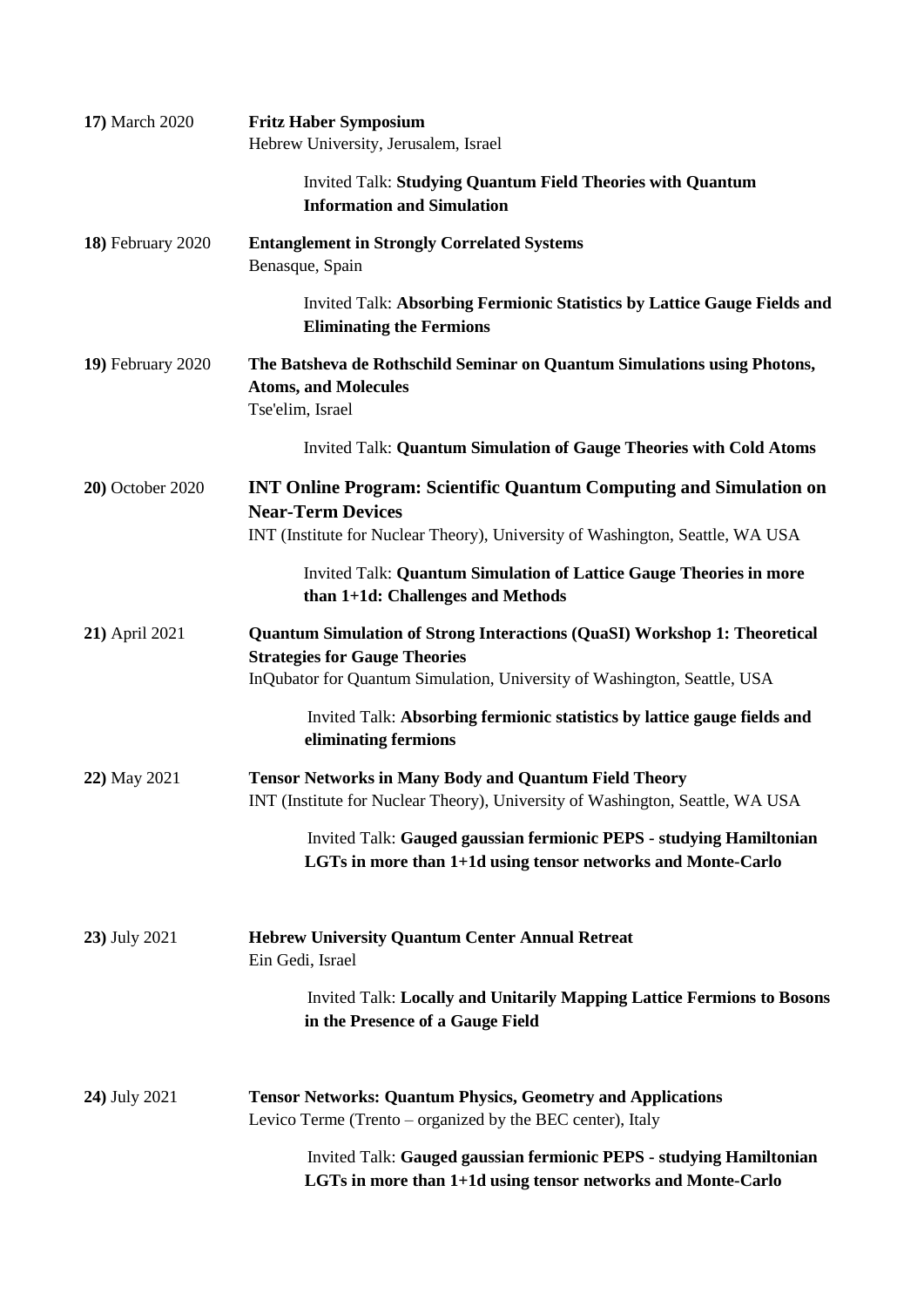| 25) July 2021           | <b>Tensor Networks in Many Body and Lattice Field</b><br>Tsung-Dao Lee Institute, Shanghai Jiao Tong University, China                                                                     |
|-------------------------|--------------------------------------------------------------------------------------------------------------------------------------------------------------------------------------------|
|                         | Invited Talk: Gauged gaussian fermionic PEPS - studying Hamiltonian<br>LGTs in more than 1+1d using tensor networks and Monte-Carlo                                                        |
| <b>26)</b> October 2021 | 5 <sup>th</sup> Workshop on the QCD Structure of the Nucleon (QCD-N2021)<br>Universidad de Alcala, Spain                                                                                   |
|                         | Invited Talk: Gauged gaussian fermionic PEPS - studying Hamiltonian<br>LGTs in more than 1+1d using tensor networks and Monte-Carlo                                                        |
| 27) April 2022          | <b>Simulating Quantum Many-Body Systems on Noisy Intermediate-Scale</b><br><b>Quantum Computers (planned)</b><br>Max Planck Institute for the Physics of Complex Systems, Dresden, Germany |
|                         | <b>Invited Talk: Duality and Quantum Simulation</b>                                                                                                                                        |
| 28) June 2022           | Clues to a mysterious Universe - exploring the interface of particle, gravity and<br>quantum physics (planned)<br>Kitzbühel, Austria                                                       |
|                         | Invited Talk: Gauged gaussian fermionic PEPS - studying Hamiltonian<br>LGTs in more than 1+1d using tensor networks and Monte-Carlo                                                        |
| <b>29)</b> June 2022    | Max Planck-Harvard Quantum Optics Research Center Alumni Conference<br>(planned)<br>Garching, Germany                                                                                      |
|                         | <b>Invited Talk: TBA</b>                                                                                                                                                                   |
| 30) September 2022      | Non-perturbative and numerical approaches to quantum gravity, string theory<br>and holography (planned)<br>Bangalore, India                                                                |
|                         | Invited Talk: TBA                                                                                                                                                                          |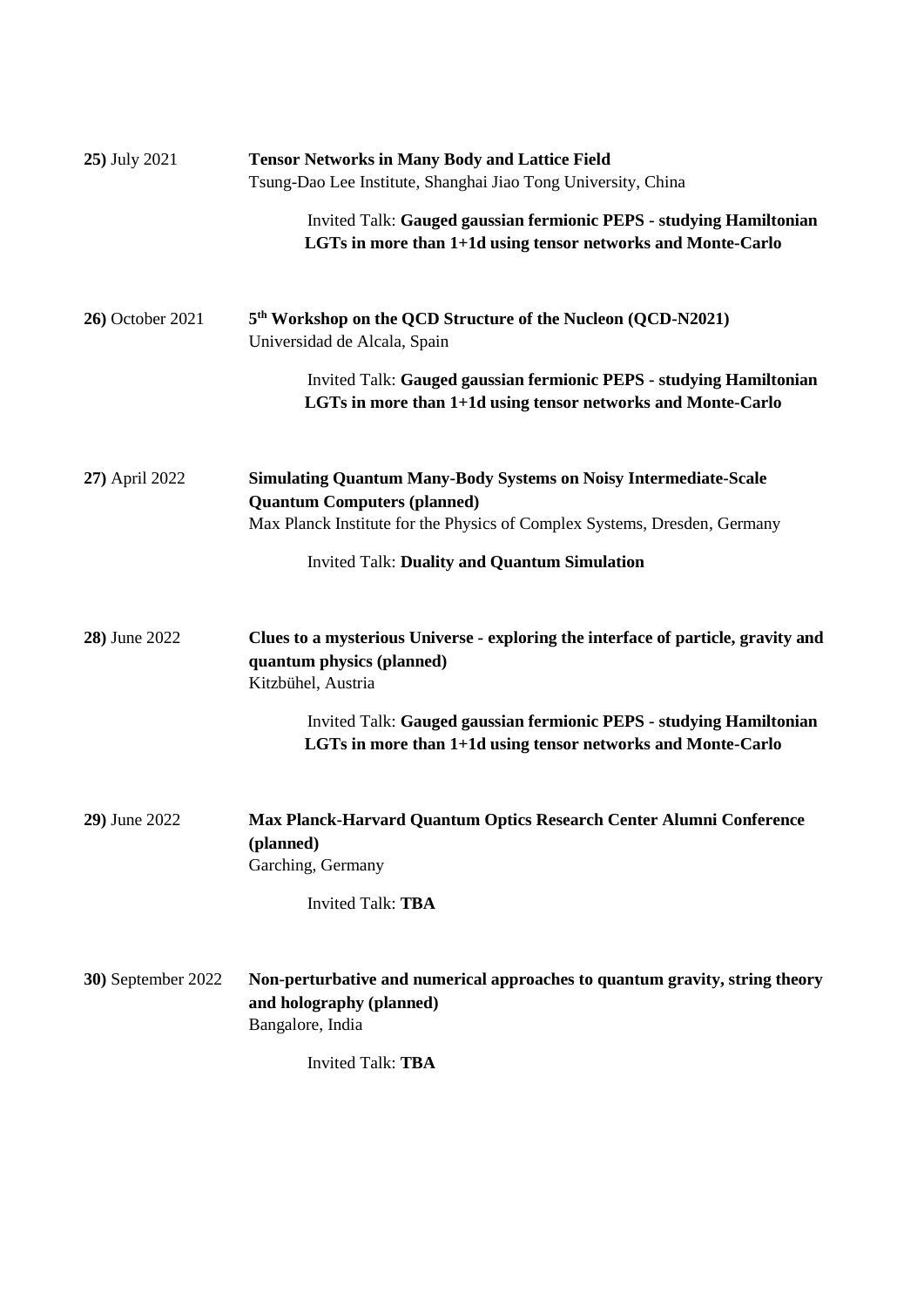| 31) September 2022                     | Quantum simulations and algorithms with superconducting circuits (planned)<br>Kfar Blum, Israel                                 |
|----------------------------------------|---------------------------------------------------------------------------------------------------------------------------------|
|                                        | <b>Invited Talk: TBA</b>                                                                                                        |
| <b>32)</b> October 2022                | <b>Tensor Networks: Mathematical Structures and Novel Algorithms (planned)</b><br>Erwin Schroedinger Institute, Vienna, Austria |
|                                        | <b>Invited Talk: TBA</b>                                                                                                        |
| <b>Talks in Seminars and Colloquia</b> |                                                                                                                                 |
| 1) December 2011                       | <b>Particle Physics Seminar</b><br>Tel Aviv University, Israel                                                                  |
|                                        | Talk: Confinement and Lattice QED Electric Flux Tubes Simulated with<br><b>Ultracold Atoms</b>                                  |
| 2) December 2012                       | <b>Theoretical / Mathematical Physics Seminar</b><br>Technion, Haifa, Israel                                                    |
|                                        | Talk: Confinement and Lattice QED Electric Flux Tubes Simulated with<br><b>Ultracold Atoms</b>                                  |
| 3) May 2013                            | <b>Particle Physics Seminar</b><br>Ben-Gurion University, Beer Sheba, Israel                                                    |
|                                        | Talk: Simulation of Dynamic Abelian and Non-Abelian Gauge Theories<br>with Ultracold Atoms                                      |
| $4)$ November 2013                     | <b>Particle Physics Seminar</b><br>Tel Aviv University, Israel                                                                  |
|                                        | Talk: Quantum simulation of Abelian and Non-Abelian Lattice Gauge<br><b>Theories using Ultracold Atoms</b>                      |
| 5) April 2014                          | <b>Quantum Optics Theory Seminar</b><br>Max Planck Institute for Quantum Optics, Garching, Germany                              |
|                                        | Talk: Topological Wilson-loop area law manifested using a superposition<br>of loops                                             |
| 6) April 2014                          | <b>Theory Seminar</b><br>Max Planck Institute for Quantum Optics, Garching, Germany                                             |
|                                        | Talk: Simulation of Dynamic Abelian and Non-Abelian Gauge Theories<br>with Ultracold Atoms                                      |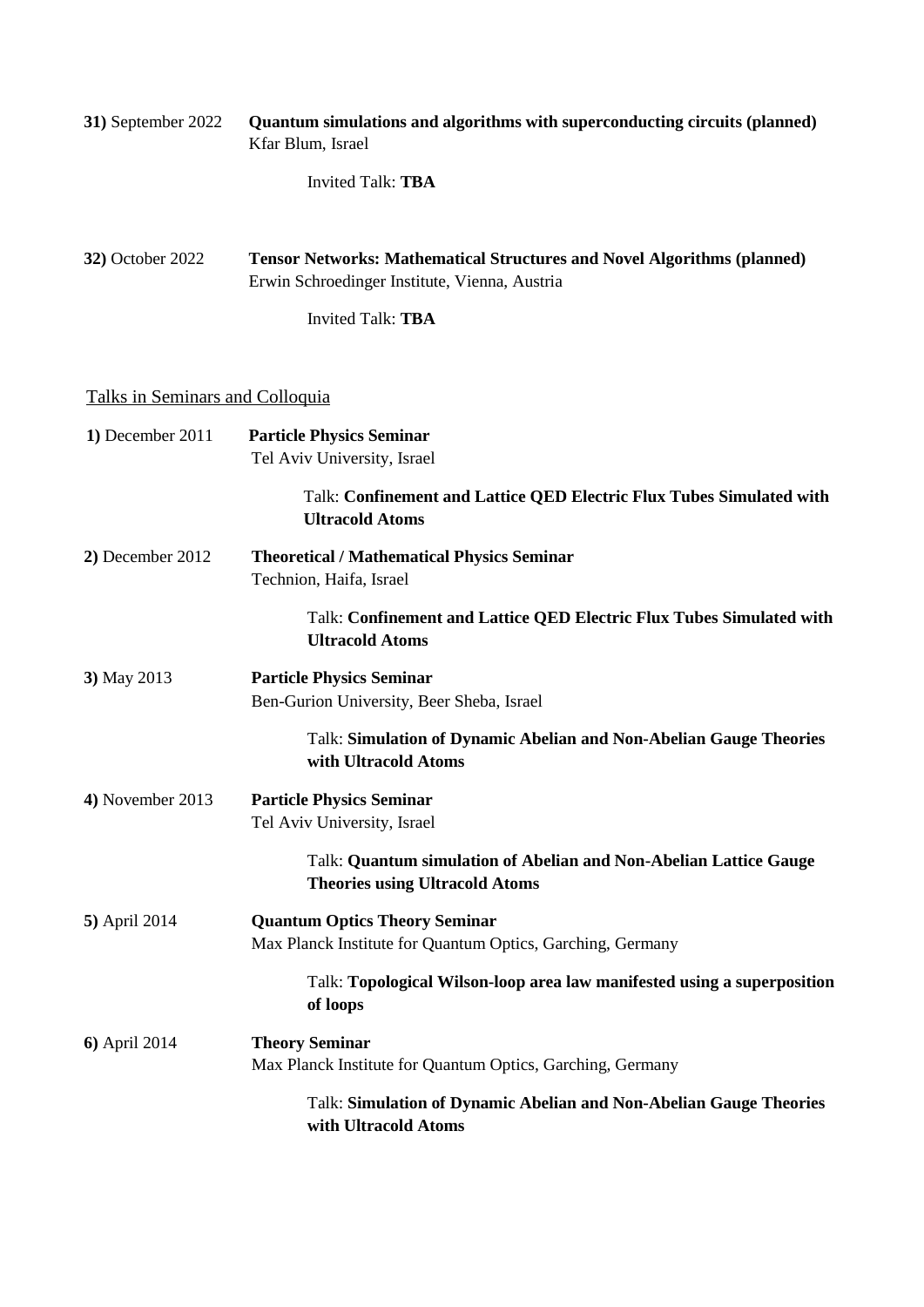| 7) May 2014               | <b>Quantum Optics Theory Seminar</b><br>Max Planck Institute for Quantum Optics, Garching, Germany       |
|---------------------------|----------------------------------------------------------------------------------------------------------|
|                           | <b>Talk: Supersymmetric Quantum Mechanics</b>                                                            |
| 8) Setpember 2014         | <b>Quantum Seminar</b><br>Hebrew University, Jerusalem, Israel                                           |
|                           | Talk: Ultracold Atoms as Quantum Simulators for Dynamic Abelian and<br><b>Non-Abelian Gauge Theories</b> |
| 9) Nov.-Dec. 2014         | <b>Quantum Optics Theory Seminar</b><br>Max Planck Institute for Quantum Optics, Garching, Germany       |
|                           | Three talks: The Vacuum Polarization and QED Renormalization                                             |
| <b>10)</b> Decemer 2014   | <b>Particle Physics Seminar</b><br>Tel Aviv University, Israel                                           |
|                           | Talk: Formulating Lattice Gauge Theories for Tensor Networks and<br><b>Quantum Simulations</b>           |
| 11) January 2015          | <b>Theoretical / Mathematical Physics Seminar</b><br>Technion, Haifa, Israel                             |
|                           | Talk: Formulating Lattice Gauge Theories for Tensor Networks and<br><b>Quantum Simulations</b>           |
| 12) January 2015          | <b>Condensed Matter Theory Seminar</b><br>Max Planck Institute for Quantum Optics, Garching, Germany     |
|                           | <b>Talk: Introduction to Lattice Gauge Theory</b>                                                        |
| 13) Jan.-Mar. 2015        | <b>Quantum Field Theory Course</b><br>Max Planck Institute for Quantum Optics, Garching, Germany         |
|                           | A series of weekly introductory lectures on Quantum Field Theory for the<br>Theory Group at MPQ          |
| 14) May 2015              | <b>Condensed Matter Seminar</b><br>Harvard University, Cambridge, MA, USA                                |
|                           | Talk: Formulating Lattice Gauge Theories for Quantum Simulations                                         |
| 15) October 2015          | <b>Quantum Optics Theory Seminar</b><br>Max Planck Institute for Quantum Optics, Garching, Germany       |
|                           | Talk: Particle Oscillations and Symmetry Violation in the Weak<br><b>Interactions</b>                    |
| <b>16</b> ) December 2015 | <b>Quantum Optics Theory Seminar</b><br>Max Planck Institute for Quantum Optics, Garching, Germany       |
|                           |                                                                                                          |

#### Talk: **PEPS and Local (Gauge) Symmetries**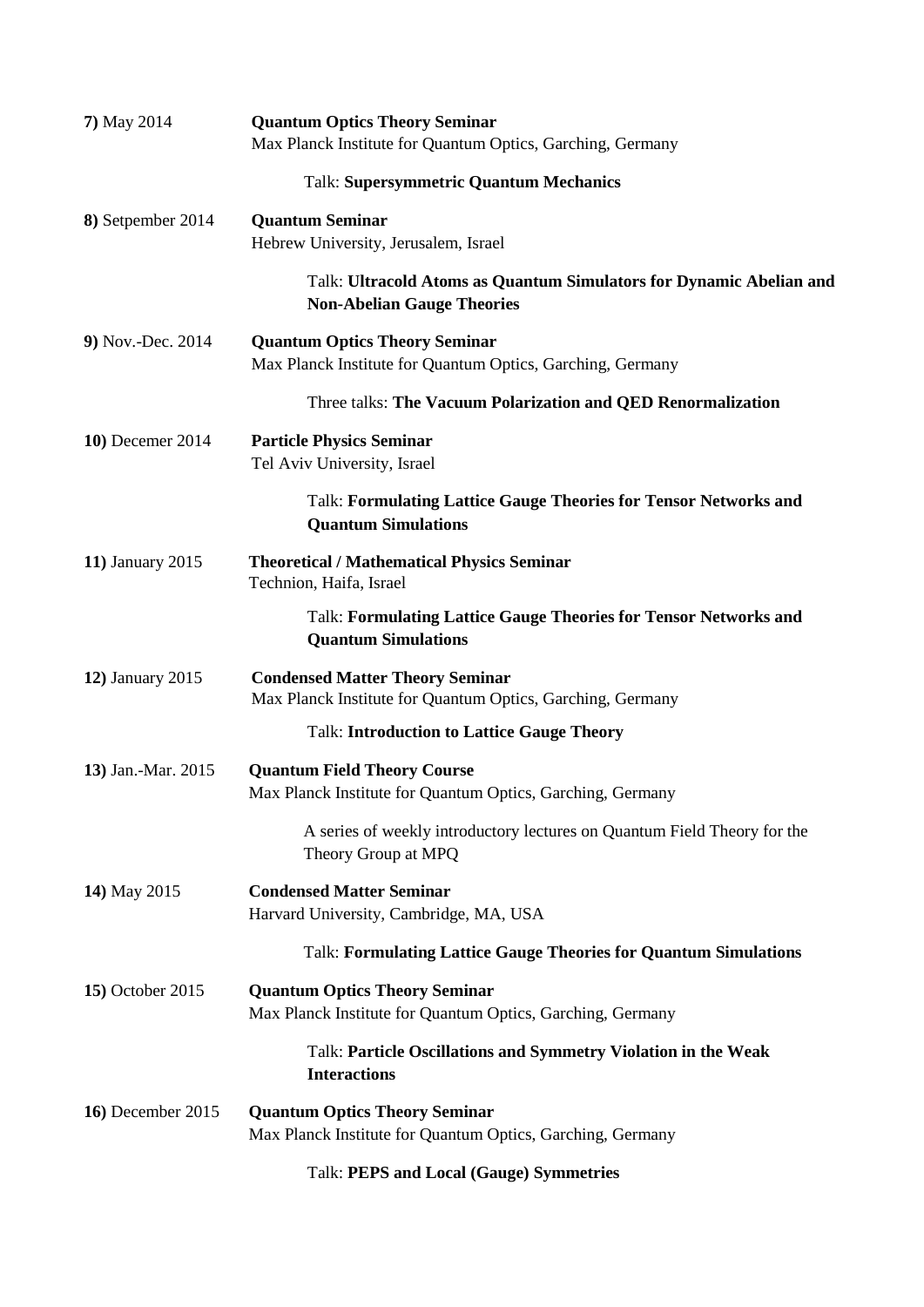| 17) December 2015     | <b>Condensed Matter Seminar</b><br>Weizmann Institute, Rehovot, Israel                               |
|-----------------------|------------------------------------------------------------------------------------------------------|
|                       | <b>Talk: PEPS and Local (Gauge) Symmetries</b>                                                       |
| 18) January 2016      | <b>Condensed Matter Seminar</b><br>Hebrew University, Jerusalem, Israel                              |
|                       | <b>Talk: PEPS and Local (Gauge) Symmetries</b>                                                       |
| 19) September 2016    | <b>Condensed Matter Theory Seminar</b><br>Max Planck Institute for Quantum Optics, Garching, Germany |
|                       | Talk: A Group Theory Approach to Lattice Gauge Theories                                              |
| 20) October 2016      | <b>Quantum Optics Theory Seminar</b><br>Max Planck Institute for Quantum Optics, Garching, Germany   |
|                       | Talk: Gauge theories with ultracold atoms and tensor networks                                        |
| 21) November 2016     | <b>Condensed Matter Seminar</b><br>Tel Aviv University, Israel                                       |
|                       | <b>Talk: Gauge Theories with Cold Atoms and Tensor Networks</b>                                      |
| 22) November 2016     | <b>Condensed Matter Seminar</b><br>Hebrew University, Jerusalem, Israel                              |
|                       | Talk: Gauge Theories with Cold Atoms and Tensor Networks                                             |
| 23) November 2016     | <b>Quantum Optics Seminar</b><br>IQOQI, Innsbruck, Austria                                           |
|                       | <b>Talk: Digital Lattice Gauge Theories</b>                                                          |
| 24) November 2016     | Colloquium<br>Max Planck Institute for Quantum Optics, Garching, Germany                             |
|                       | <b>Talk: PEPS with Local (Gauge) Symmetries</b>                                                      |
| <b>25)</b> March 2017 | <b>Lewenstein Group Seminar</b><br>ICFO, Castelldefels, Spain                                        |
|                       | <b>Talk: PEPS with Local (Gauge) Symmetries</b>                                                      |
| 26) May 2017          | <b>Quantum Group Seminar</b><br>University of Ghent, Ghent, Belgium                                  |
|                       | <b>Talk: Gauging PEPS</b>                                                                            |
| 27) June 2017         | <b>String Theory Journal Club</b><br>Ludwig Maximillian University (LMU), Munich, Germany            |
|                       | Talk: PEPS with Local (Gauge) Symmetries                                                             |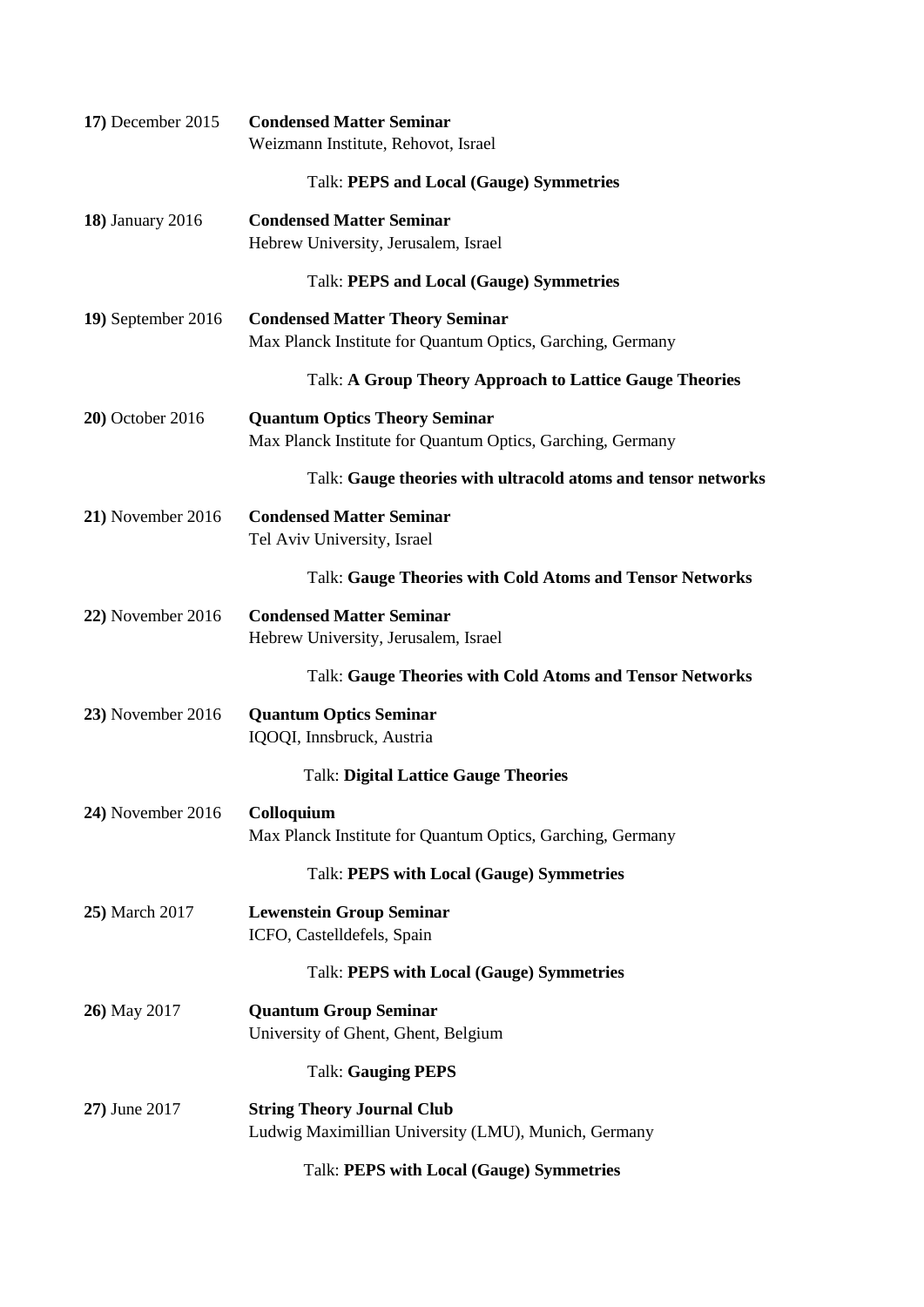| 28) August 2017          | <b>AMO Seminar</b><br>Weizmann Institute, Rehovot, Israel                                           |
|--------------------------|-----------------------------------------------------------------------------------------------------|
|                          | Talk: Quantum Simulation of Lattice Gauge Theories: from Analog to<br><b>Digital</b>                |
| 29) November 2017        | <b>Condensed Matter Seminar</b><br>Hebrew University, Jerusalem, Israel                             |
|                          | Talk: Quantum Simulation of Lattice Gauge Theories: from Analog to<br><b>Digital</b>                |
| <b>30)</b> November 2017 | <b>AMO Seminar</b><br>Weizmann Institute, Rehovot, Israel                                           |
|                          | Talk: Gauging PEPS: Constructing and Studying Tensor Networks with<br><b>Local Gauge Invariance</b> |
| <b>31)</b> November 2017 | <b>Particle Physics Seminar</b><br>Tel Aviv University, Israel                                      |
|                          | Talk: Gauging PEPS: Constructing and Studying Tensor Networks with<br><b>Local Gauge Invariance</b> |
| 32) July 2018            | <b>INT Seminar</b><br>Institute for Nuclear Theory, University of Washington, USA                   |
|                          | Talk: PEPS with Gauge Symmetries: Tensor Network Studies of Lattice<br><b>Gauge Theories</b>        |
| 33) September 2018       | <b>IQI</b> Seminar<br>IQIM, Caltech, Pasadena, USA                                                  |
|                          | Talk: Tensor Network and Cold Atoms Methods for Lattice Gauge<br><b>Theories</b>                    |
| 34) October 2018         | <b>Many Body Theory Seminar</b><br>Max Planck Institute for Quantum Optics, Garching, Germany       |
|                          | Talk: Eliminating fermionic matter fields in lattice gauge theories                                 |
| 35) November 2018        | <b>Seminar</b><br>Johannes Gutenberg University, Mainz, Germany                                     |
|                          | Talk: Tensor Networks and Quantum Simulation Methods for Lattice<br><b>Gauge Theories</b>           |
| <b>36)</b> November 2019 | <b>SynQS Seminar</b><br>Kirchoff Insitute for Physics, Heidlberg, Germany                           |
|                          | <b>Tutorial: Introduction to non-Abelian Gauge Theories</b>                                         |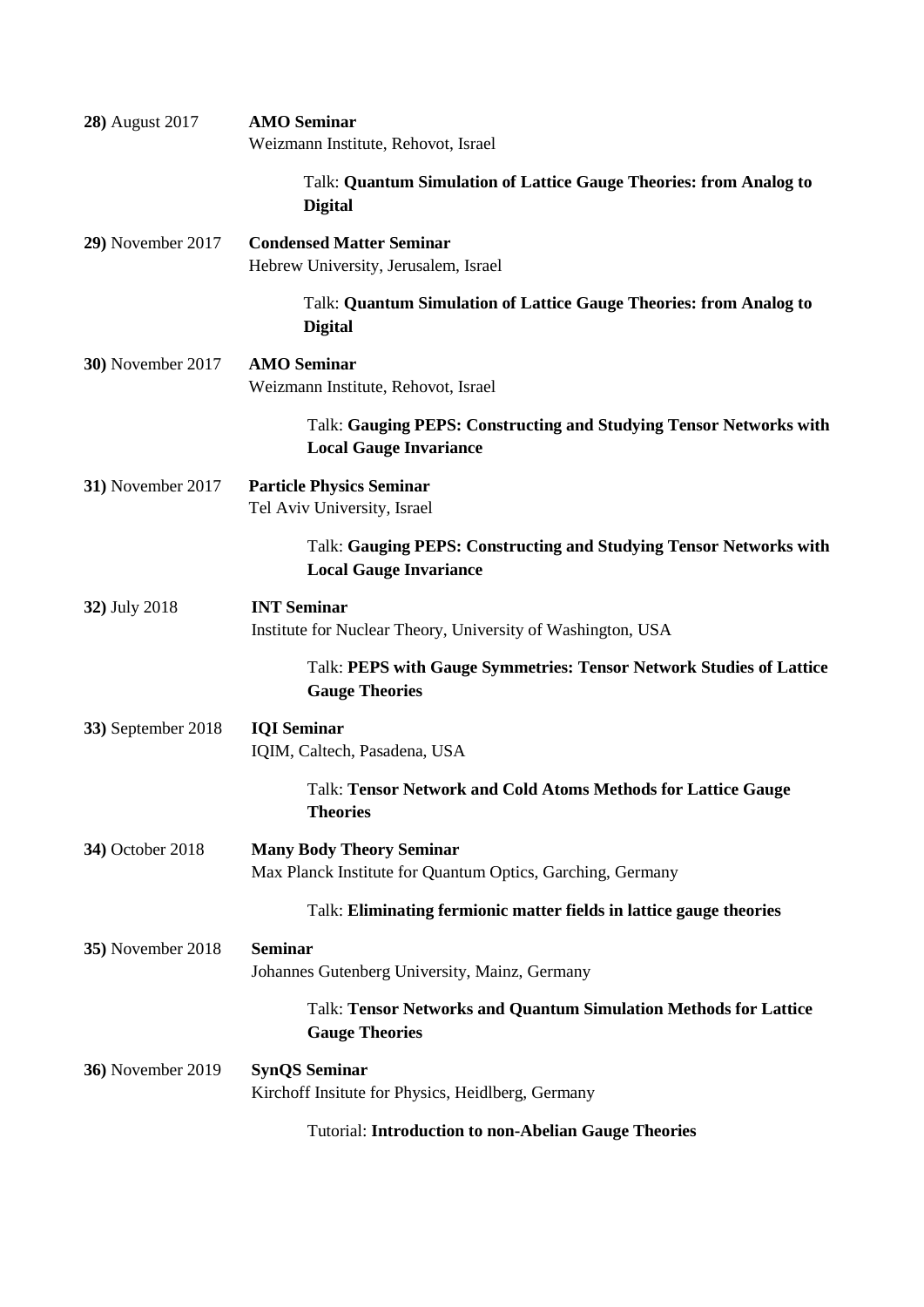| 37) December 2019        | <b>Condensed Matter Theory Seminar</b><br>Technical University of Munich (TUM), Garching, Germany                                   |
|--------------------------|-------------------------------------------------------------------------------------------------------------------------------------|
|                          | Talk: Eliminating fermions in lattice gauge theories                                                                                |
| 38) April 2020           | <b>Theory Seminar</b><br>Theory Division, Max Planck Institute of Quantum Optics, Garching, Germany                                 |
|                          | Talk: Absorbing fermionic statistics by lattice gauge fields and<br>eliminating fermions                                            |
| 39) July 2020            | <b>Tensor Networks in High Energy Physics Online Lecture Series</b><br>Albert Einstein Institute, Potsdam, Germany                  |
|                          | Invited Talk: Absorbing fermionic statistics by lattice gauge fields and<br>eliminating fermions                                    |
| 40) March 2021           | <b>ICFO</b> Seminar<br>ICFO, Castelldefels, Spain                                                                                   |
|                          | Talk: Absorbing fermionic statistics by lattice gauge fields and<br>eliminating fermions                                            |
| 41) March 2021           | <b>High Energy Theory Seminar</b><br>Tel Aviv University, Israel                                                                    |
|                          | Talk: Absorbing fermionic statistics by lattice gauge fields and<br>eliminating fermions                                            |
| 42) November 2021        | <b>Quantum Group Seminar</b><br>University of Ghent, Ghent, Belgium                                                                 |
|                          | Talk: Approximating Relativistic Quantum Field Theories with<br><b>Continuous Tensor Networks</b>                                   |
| <b>43)</b> December 2021 | <b>Tensor Networks in High Energy Physics Online Lecture Series</b><br>Albert Einstein Institute, Potsdam, Germany                  |
|                          | Invited Talk: Gauged gaussian fermionic PEPS - studying Hamiltonian<br>LGTs in more than 1+1d using tensor networks and Monte-Carlo |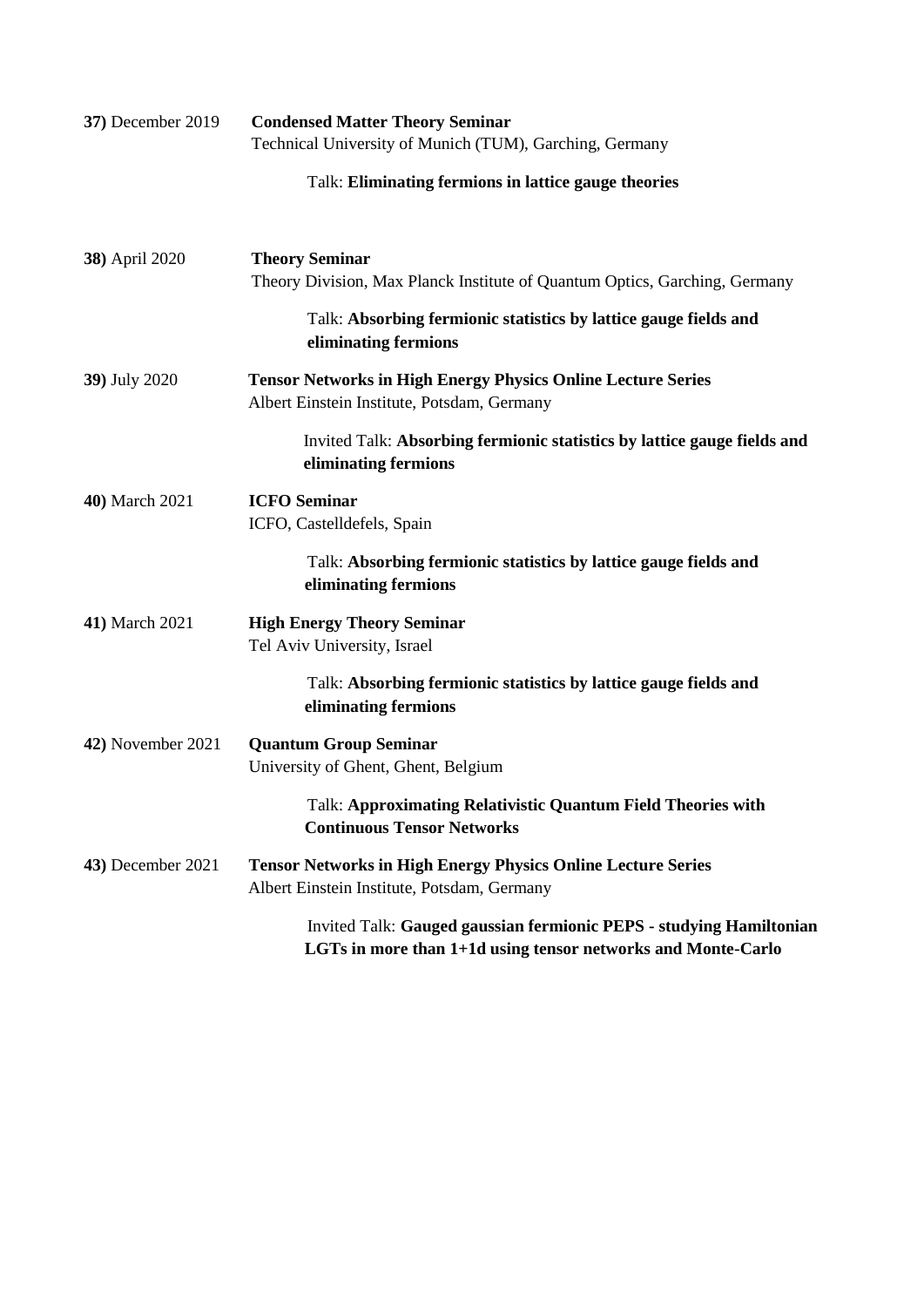Contributed talks at workshops and conferences

| 1) October 2012     | <b>Workshop on Quantum Simulations</b><br>UPV/EHU, Bilbao, Spain                                                          |
|---------------------|---------------------------------------------------------------------------------------------------------------------------|
|                     | Talk: Simulation of Dynamic Abelian and Non-Abelian Gauge<br><b>Theories with Ultracold Atoms</b>                         |
| 2) June 2013        | <b>Relativistic Quantum Information 2013 North</b><br>University of Nottingham, UK                                        |
|                     | Talk: Simulation of Dynamic Abelian and Non-Abelian Gauge<br><b>Theories with Ultracold Atoms</b>                         |
| 3) November 2014    | <b>MPQ Theory Group Workshop</b><br>Passau, Germany                                                                       |
|                     | <b>Talk: Formulating Lattice Gauge Theories for Quantum</b><br><b>Simulations</b>                                         |
| 4) May 2015         | <b>New Trends in Complex Quantum Dynamics</b><br>Cartagena, Spain                                                         |
|                     | <b>Talk: Formulating Lattice Gauge Theories for Quantum</b><br><b>Simulations</b>                                         |
| 5) July 2015        | <b>Central European Workshop on Quantum Optics 2015</b><br>Warsaw, Poland                                                 |
|                     | <b>Talk: Quantum Simulations of Lattice Gauge Theories using</b><br><b>Ultracold Atoms</b>                                |
| 6) May 2016         | <b>MPQ Theory Group Workshop</b><br>Oetz, Austria                                                                         |
|                     | Talk: Gauge Symmetries with Cold Atoms and PEPS                                                                           |
| <b>7)</b> July 2016 | <b>Quantum Science: Implementations 2016</b><br>Centro de Ciencias de Benasque Pedro Pascual, Benasque, Spain             |
|                     | <b>Tutorial: Quantum Simulation of Lattice Gauge Theories: an</b><br>introduction                                         |
| 8) September 2016   | Humboldt Colloquium – Bridges to the Future: German-Israeli Scientific<br><b>Relations</b><br>Tel Aviv University, Israel |

Talk: **Gauge Theories with Tensor Networks and Ultracold Atoms**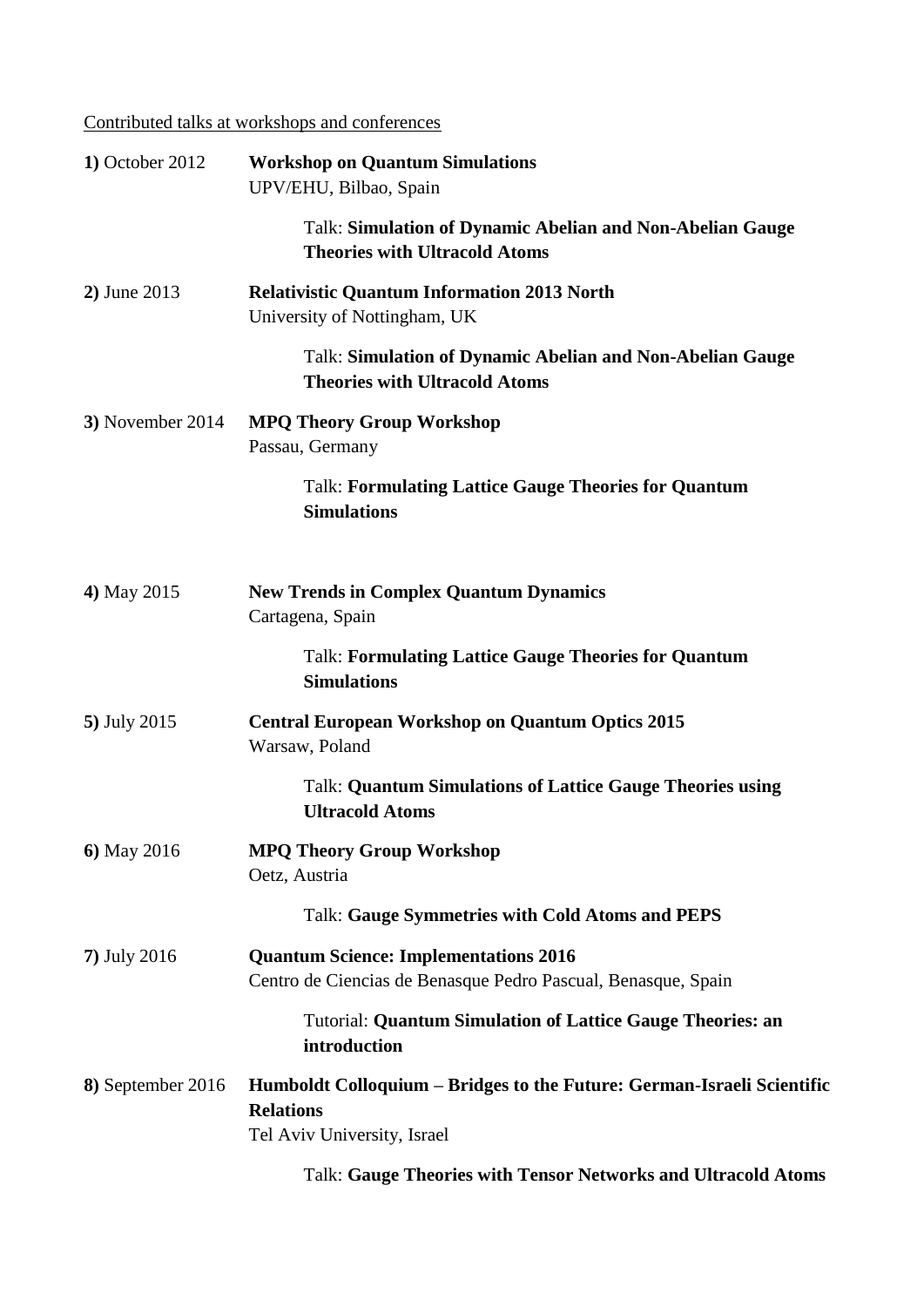| 9) February 2017        | <b>Quantum Methods for Lattice Gauge Theories Calculations</b><br>Schloss Waldthausen (Mainz Institute for Theoretical Physics), Germany |
|-------------------------|------------------------------------------------------------------------------------------------------------------------------------------|
|                         | <b>Talk: PEPS with Local (Gauge) Symmetries</b>                                                                                          |
| <b>10)</b> May 2017     | <b>New Trends in Complex Quantum Dynamics</b><br>Cartagena, Spain                                                                        |
|                         | Talk: Projected Entangled Pair States (PEPS) and Local (Gauge)<br><b>Symmetries</b>                                                      |
| 11) June 2017           | <b>MPQ Theory Group Workshop</b><br>Lenggries, Germany                                                                                   |
|                         | Talk: Quantum Methods for Lattice Gauge Theories: What, When,<br><b>Where, Why and Who</b>                                               |
| <b>12)</b> October 2018 | <b>MPQ Theory Group Workshop</b><br>Nördlingen, Germany                                                                                  |
|                         | Talk: Lattice Gauge Theories in the Quantum Info Era                                                                                     |
| <b>13)</b> October 2020 | <b>IOP QUANTUM 2020</b><br><b>Virtual Conference</b>                                                                                     |
|                         | Talk: Locally and Unitarily Mapping Lattice Fermions to Bosons in<br>the Presence of a Gauge Field                                       |
|                         | Further Conferences and Workshops Attended                                                                                               |
| 1) October 2009         | 50 Years of the Aharonov-Bohm Effect<br>Tel Aviv University, Israel                                                                      |
| 2) December 2009        | <b>Physical Implementations of Quantum Computing</b><br>Yad Hashmona, Israel                                                             |
| 3) April 2010           | QION 10 – Workshop on Quantum Information and Quantum Dynamics<br>in Ion Traps<br>Tel Aviv, Israel                                       |
| 4) November 2010        | Minerva-Weizmann Workshop on Entanglement in Atomic Systems<br>Weizmann Institute, Israel                                                |
| 5) September 2011       | <b>Workshop on Quantum Field Theory Aspects of Condensed Matter</b><br><b>Physics</b><br>LNF, Frascati, Italy                            |
| 6) March 2012           | QION 12 – Workshop on Quantum Information and Quantum Dynamics<br>in Ion Traps<br>Tel Aviv, Israel                                       |